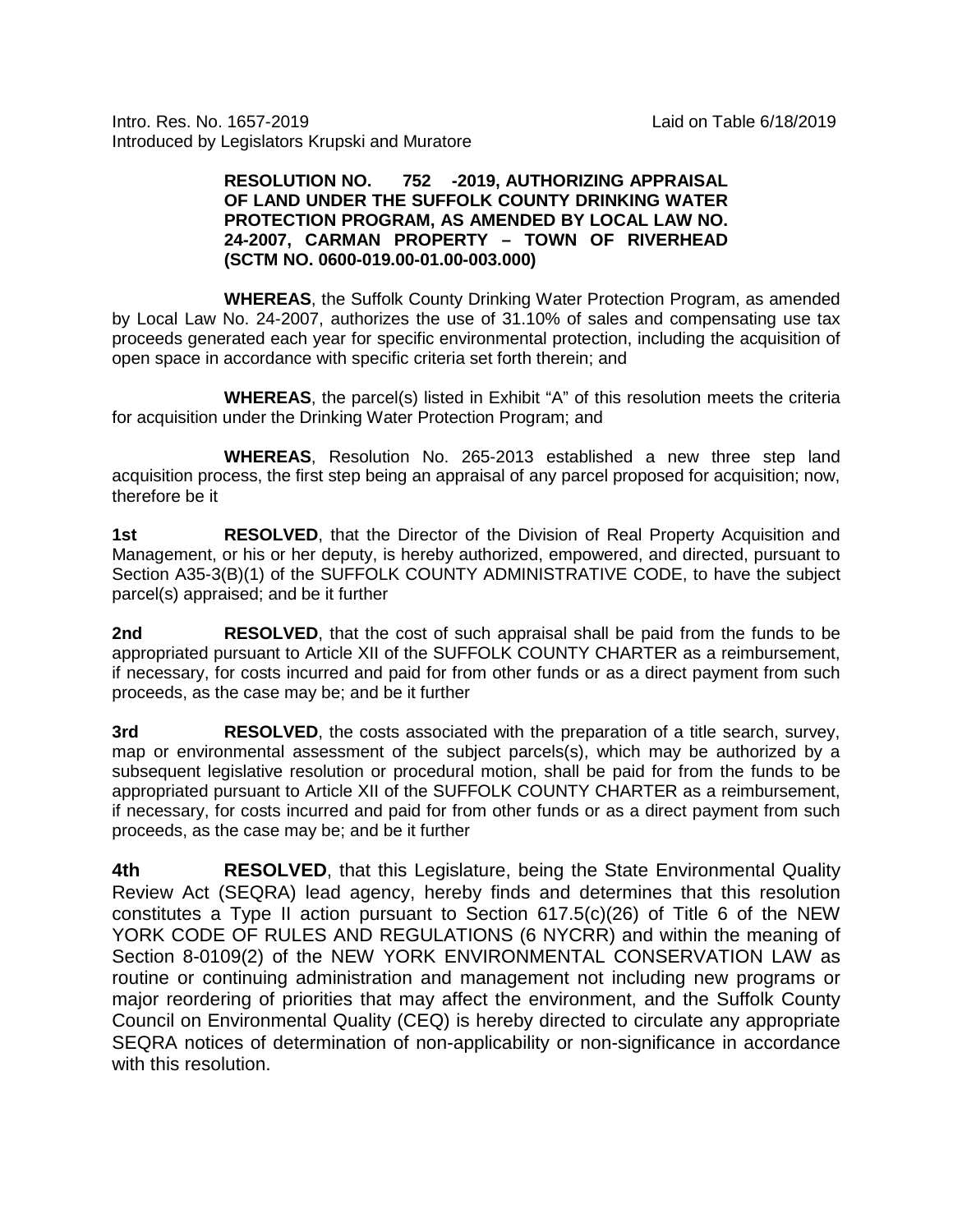# DATED: July 16, 2019

## APPROVED BY:

/s/ Steven Bellone County Executive of Suffolk County

Date: July 22, 2019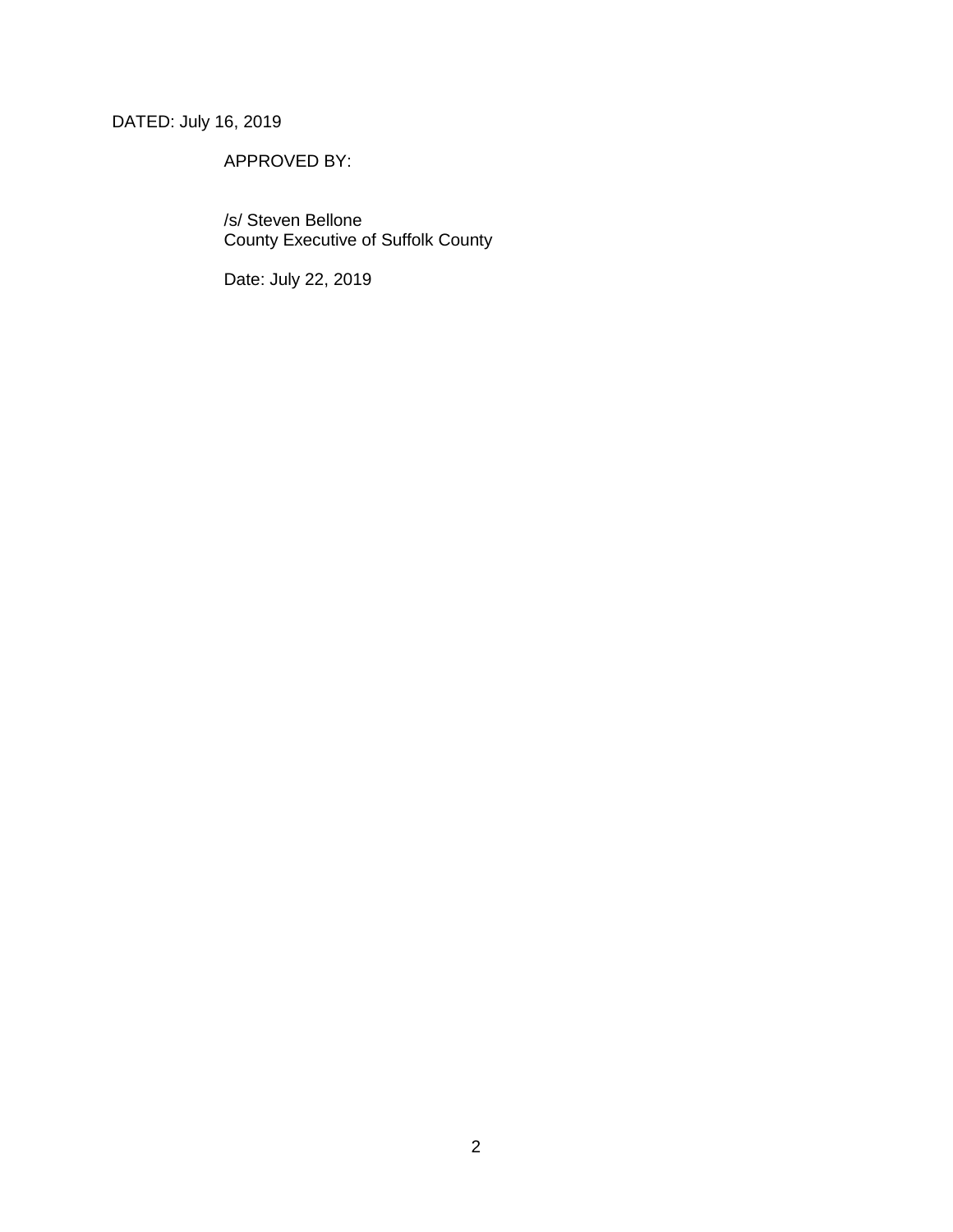Intro. Res. No. 1748-2019 Laid on Table 7/16/2019 Introduced by Legislator Krupski

> **RESOLUTION NO. 840 -2019, AUTHORIZING CERTAIN TECHNICAL CORRECTIONS TO ADOPTED RESOLUTION NO. 752-2019, AUTHORIZING APPRAISAL OF LAND UNDER THE SUFFOLK COUNTY DRINKING WATER PROTECTION PROGRAM, AS AMENDED BY LOCAL LAW NO. 24-2007, CARMEN PROPERTY – TOWN OF RIVERHEAD (SCTM NO. 0600-019.00-01.00-003.000)**

**WHEREAS**, the County Legislature has adopted Resolution No. 752-2019, Authorizing Appraisal of Land Under the Suffolk County Drinking Water Protection Program, As Amended by Local Law No. 24-2007, Carmen Property – Town of Riverhead (SCTM No. 0600- 019.00-01.00-003.000); and

**WHEREAS**, this resolution when adopted contained technical errors; and

**WHEREAS**, Legislator Krupski desires technical corrections to this resolution; now, therefore be it

**1st RESOLVED**, that the Clerk of the Legislature shall make the following technical corrections:

#### **Resolution No. 752-2019**

Change Title

#### **FROM:**

**AUTHORIZING APPRAISAL OF LAND UNDER THE SUFFOLK COUNTY DRINKING WATER PROTECTION PROGRAM, AS AMENDED BY LOCAL LAW NO. 24-2007, CARMEN PROPERTY – TOWN OF RIVERHEAD (SCTM NO. 0600-019.00-01.00-003.000)**

### **TO:**

**AUTHORIZING APPRAISAL OF LAND UNDER THE SUFFOLK COUNTY DRINKING WATER PROTECTION PROGRAM, AS AMENDED BY LOCAL LAW NO. 24-2007, CARMEN PROPERTY – TOWN OF RIVERHEAD (SCTM NO. 0600-019.00-01.00-003.000P/O)**

Change Exhibit "A"

### **FROM:**

| <b>PARCEL</b> | <b>SUFFOLK COUNTY</b><br><b>TAX MAP NUMBER</b> |                | <b>ACRES</b> | <b>REPUTED OWNER</b><br><b>AND ADDRESS</b> |
|---------------|------------------------------------------------|----------------|--------------|--------------------------------------------|
|               | <b>District</b><br><b>Section</b>              | ററെറ<br>019.00 | $92+$        | James M. Burke<br>Attorney at Law          |